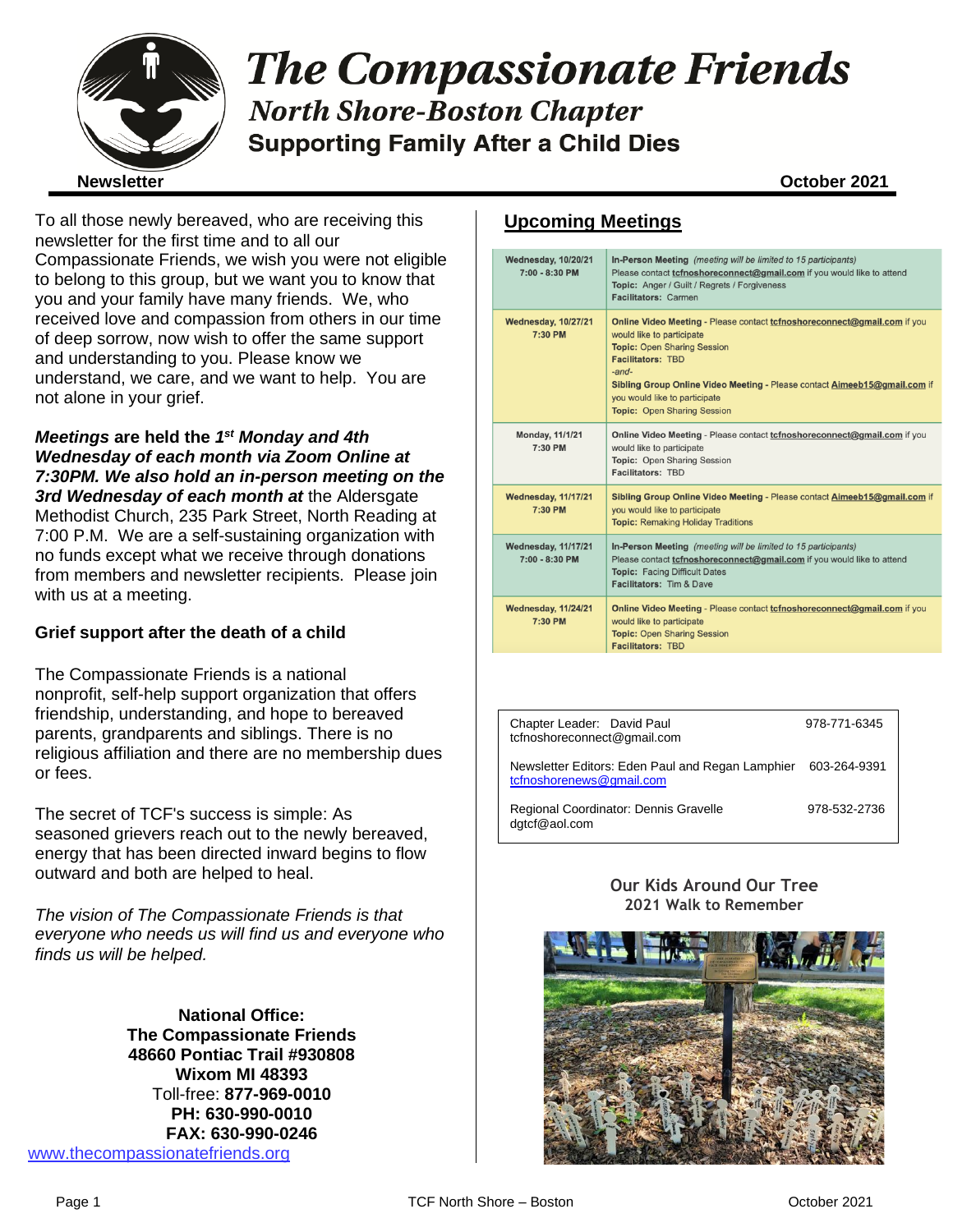#### **DANIEL NOAH FINE**

**Remembering Daniel Noah Fine on the 23rd anniversary of his passing<br>
Me remember our sep and brother Danny for his purturing upy.** 

We remember our son and brother Danny for his nurturing waycaring for other people's feelings, for his uncompromising honesty, sincerity, generosity, and sense of fairness. He strove for perfection in everything he did, whether rowing on his college's crew team, academics, or work. He experienced a spiritual maturing during the early months of his illness when he thanked us, his parents, for giving him life. He faced his illness with extraordinary courage and dignity, never complaining or expressing anger or asking, "Why me?" He would have been a wonderful father and we lost the promise of how much more he had to offer as a human being. Although his life was far too short, we will love him forever.

> Always in our hearts and minds. Mom, Dad, Aron and Rebecca

> > *-and-*

#### **TIMOTHY GLENDINNING**

Dear Timothy,

10/27/1996 is your day of birth, it will always be a Miracle Day for me and your mom.

Our last letter together, spoke of our last day together and this letter I would like to talk about our first day together. It is a miracle, after 10 years of medical treatments, your mom was never giving up until you showed up at the hospital. I remember that day, Mom went to the doctor, got an ultrasound, and brought home your photo as though you were posing for the camara. We could see your chubby cheeks and there was even a bit of a smile. You showed up the next day on 10/27, looking exactly like your ultrasound photo, smile and all.

I cannot express the joy, love, and happiness from that first moment when I saw you and held you in my arms. Your Mom and I could not take our eyes off you as you slept in our arms, it was a miracle. We did not think of all the years, all the miles traveled from one doctor to the next, that did not matter, what mattered was we had our Timothy Christian finally. This day, your birthday, has always been more important to us than you know, and will always be a miracle day. Every birthday for the last 10-15 years, I would give you a model car and write that year on the car. I still do that and have a collection since your passing, on a special shelf unit I made for them. Some people may think it's unusual, but it's my way to recognize that miracle day, your birthday, and I will do it this 10/27 and for as long as I can. Our first day together as it has been said… "I think this is the beginning of a beautiful friendship". Our love, joy and friendship will always be in our hearts. We miss you and love you, especially on this miracle day…your birthday, our first day together, 10/27/1996.

Love, Mom, Dad and Katherine

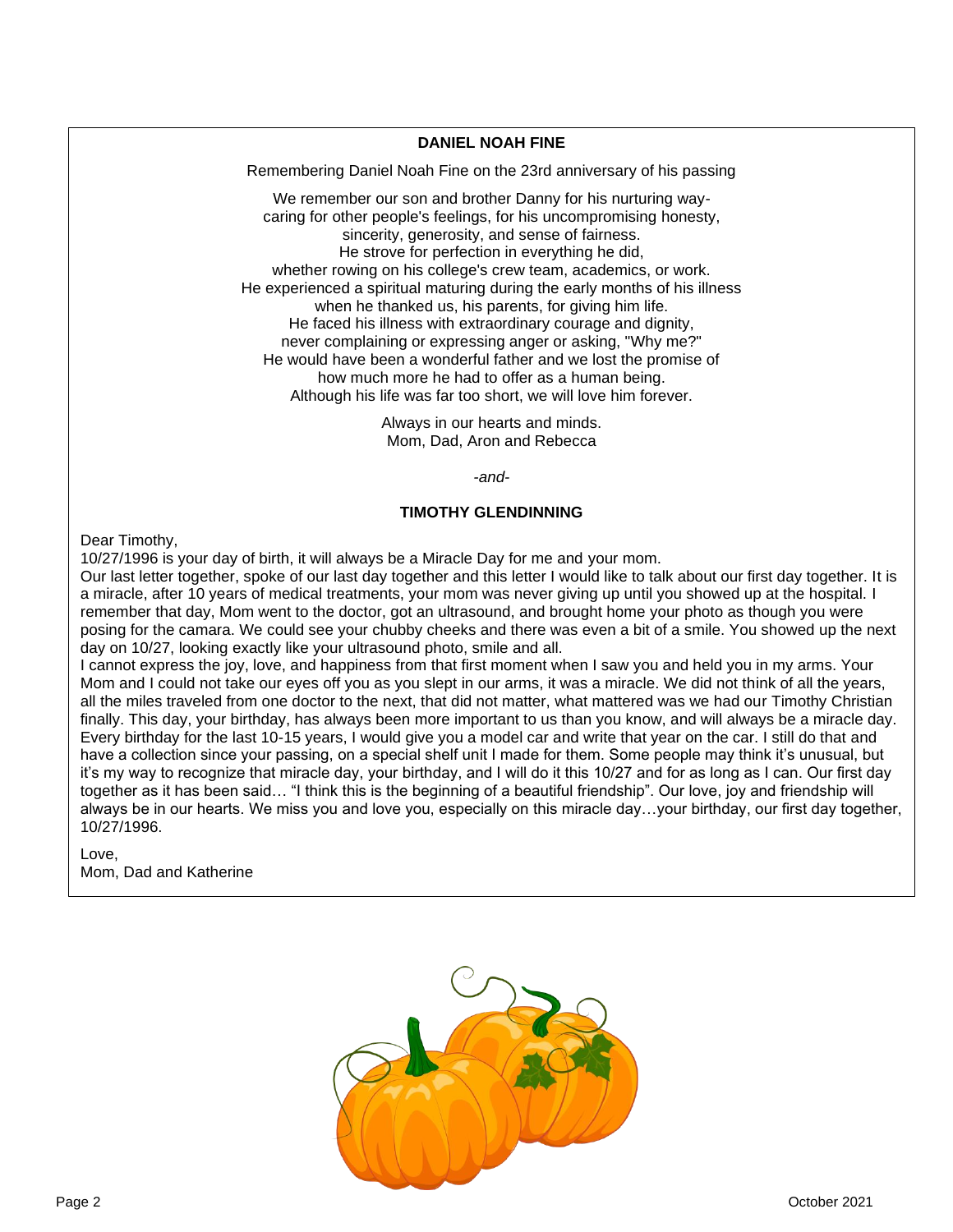## **Do Not Tell Me I am Strong**

 You have never shared my nights  Do not tell me I am strong You only see my days Filled with details and work Long evenings empty

 Except for memories and tears My<br>despair is sacrificed despair is sacrificed to responsibility You would be strong too

 If you had no other choice By Kim Knapp



Memory can tell us only what we were, in company with those we loved; it cannot help us find what each of us must now become. Yet no person is really alone; those who live no more echo still within our thoughts and words, and what they did has become woven into what we are.

Jewish prayer



#### Halloween

It is here, this day of merriment and children's pleasure. Gremlins and goblins and ghosties at the door

of your house. And the other children come to the door of your mind. Faces out of the past, small ghosts with sweet, painted faces. They do not shout. Those children who no longer march laughing on cold Halloween night, they stand at the door of your mind – and you will let them in, so that you can give them the small gifts of Halloween –

a smile and a tear. ~WINTERSUN by Sascha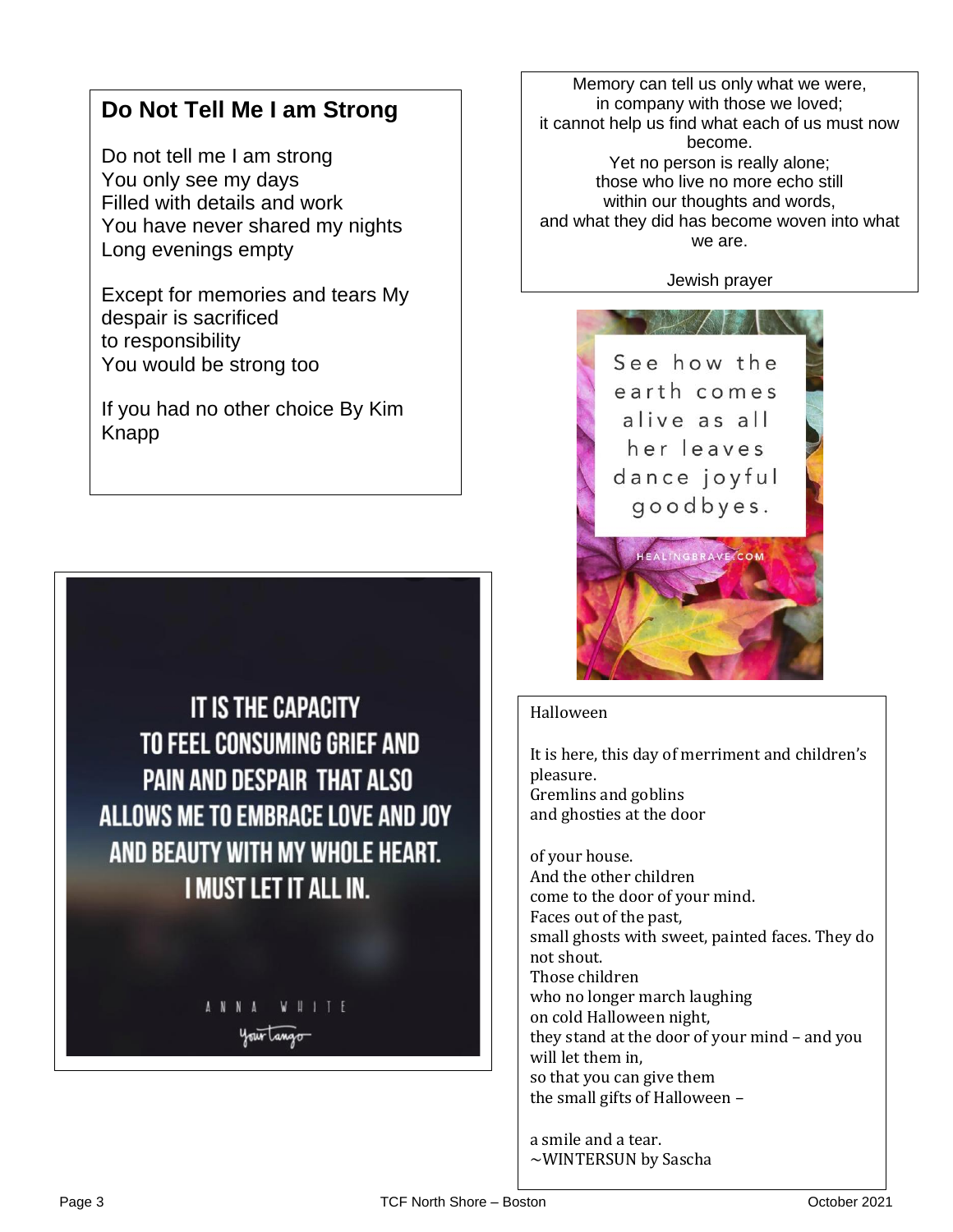### **Revisiting Painful Places in Our Grief**

 Recently I opened a trunk that I had not looked through in a long time. I didn't find what I was looking for, but I  found something far more precious: negatives from my son Philip's trip to Greece when he was 16. He had  taken the trip with his Latin class during his sophomore year in high school.

I had prints made from the negatives the next day and spent a long time looking through them, seeing what Philip nad seen on that remarkable and wonderful journey in his young life. He had loved it. I relived our goir<br>over his pictures together, his excitement, and his desire to share the trip and its adventures with me. It ha been a close and lovely time between us. I felt so grateful to have this part of Philip's life again and more so<br>hassessed twee a symptos Philip had seen on that remarkable and wonderful journey in his young life. He had loved it. I relived our going because it was a surprise.

A few days later, I dreamed of Philip, but it was not a "good" dream. I dreamed that he was to have surgery, **A**<br>and Luga not gaing to be there. The focus of the dream was not an Philip, but an me. The overall feeling we and I was not going to be there. The locas of the dream was not on I hilp, but on the The overall leeling was<br>criticism of me as a mother for not being with her son during his surgery. I awakened feeling horrible. But then I thought: Would I ever have let any child of mine have surgery without my being there? The answer was no,<br>of course not. But the quilt of his death had surfaced in my dream, and I spent—and continue to spend and I was not going to be there. The focus of the dream was not on Philip, but on me. The overall feeling was of course not. But the guilt of his death had surfaced in my dream, and I spent—and continue to spend considerable time looking at it.

 We know that our children would never hold us responsible for their deaths, no matter how they died. I know that. You know that. Yet here it is again, arising in a dream I wish I had not had, but am glad for, ultimately,<br>. because it sheus insight on an area in my gner journey i need to revisit. Beyond the ongoing ache at n<br>having Philip here, guilt at not having protected him from his death is probably what is hardest for me. because it sheds insight on an area in my grief journey I need to revisit. Beyond the ongoing ache at not

I think this is the way it goes for those of us who have had our children die. After the first shock wears off, Full in this is the way it goes for those or as who have had our emidient die. After the first shock wears on,<br>after we begin to breathe again and can face the dark emptiness in our lives, we move onto an emotional terrain that goes all over the map. We learn to be immensely grateful for what once would have been a small<br>though lovely discovery: photographs from a child's trip. And we veer from gratefulness to quilt in lightening  speed. Why isn't she here? Why couldn't I protect him? though lovely discovery: photographs from a child's trip. And we veer from gratefulness to guilt in lightening

things in my own darkest moments: 1) I write a letter from Philip to me, and 2) I think of what I would tell Prillip, had he been the one to lose a child. Nothing brings him back, but those two attempts at connection<br>recall the depth of our love for one another. That love is infinite and will never die. It is the great gift you a  and our beautiful children will forever share. I believe we must be gentle with ourselves as we continue in our lives without our beloved children. I do two Philip, had he been the one to lose a child. Nothing brings him back, but those two attempts at connection

 TCF Marin and San Francisco, CA In Memory of my son, Philip Kitty Reeve

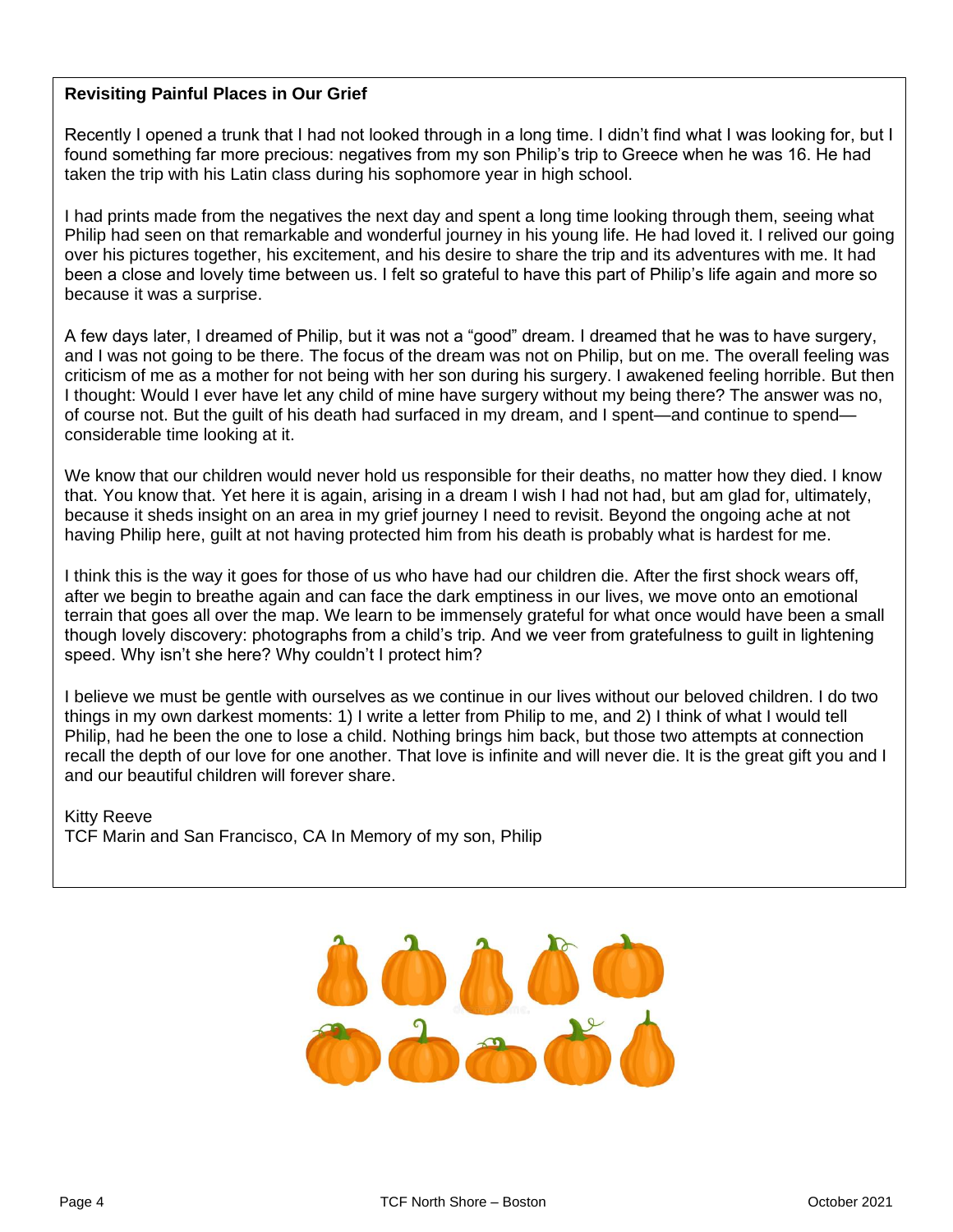### **PROctober Birthdays**

John Queenan son of Margie Queenan Katy Warde daughter of Peg Warde Susan Eaton daughter of Patti Eaton Lindsey Dias daughter of Bruce Dias James Vincent Barreira son of Susan Barreira Robert Anthony Viera son of Arlene Viera Alyssa Lynne Nanopoulos daughter of Andrew & Nancy Nanopoulos Christian E. Frechette grandson of Janet Frechette Jimmy Reppucci sibling of Crystal Reppucci Samantha Ruth Fargo daughter of William and Justine Fargo Timothy Glendinning son of Tim and Barbara Glendinning Max Durham son of Andrew & Mary Durham Benjamin Huxtable grandson of Alaina & Peter Huxtable Charlie Carmillo son of Paul & Amie Carmillo Christopher Howland Webber son of Joanie Howland and Bill Webber Max Durham son of Andrew & Mary Durham Elliot Weaver son of Kerri Ann & Alex Weaver

#### 身象 **October Angel Dates**

Patricia Gail Kingston daughter of Elaine and John Kingston Erik Sean Rakos son of Frances Rakos Christopher Genna son of Joseph & Leslie Genna Daniel Noah (Danny) Fine son of Gail and Stephen Fine Paul A. Nestor son of Geri & Bob Gatchell Christopher Dennis Lane son of Marilyn Lane Nicholas Erbafina son of Susan and Charlie Erbafina Sibling of Jackie Erbafina Neal Richard O'Brien Jr. son of Neal and Nancy O'Brien Jonathan (Jed) Lazar son of Jon and Noreen Lazar Andrew Brooks Son of David and Waldina Cameron Alyssa Rose Conte daughter of Janice and David Conte Nicholas Sean Carey son of Linda Calandrella Alex Vitale son of Rob & Robin Vitale Victor Hugo Batista DeMacedo son of Patricia Dos Santos Ethan Costello son of Kelly Costello Neil Wetzler son of Philomena Wetzler Kristina Latham daughter of Kerry and Kevin Latham,Sibling of Josh Latham Corey Noel son of Gary Noel David Conant Siljeholm son of Anita Siljeholm Anderson James Elam son of Lynette Elam Scott Nagel son of Fiona Nagel Patricia Gail Kingston daughter of Elaine and John Kingston Daniel Esposito son of Julie and Joseph Esposito Jackson Mace son of Jeanne Mace & Sibling of Lauren Steeves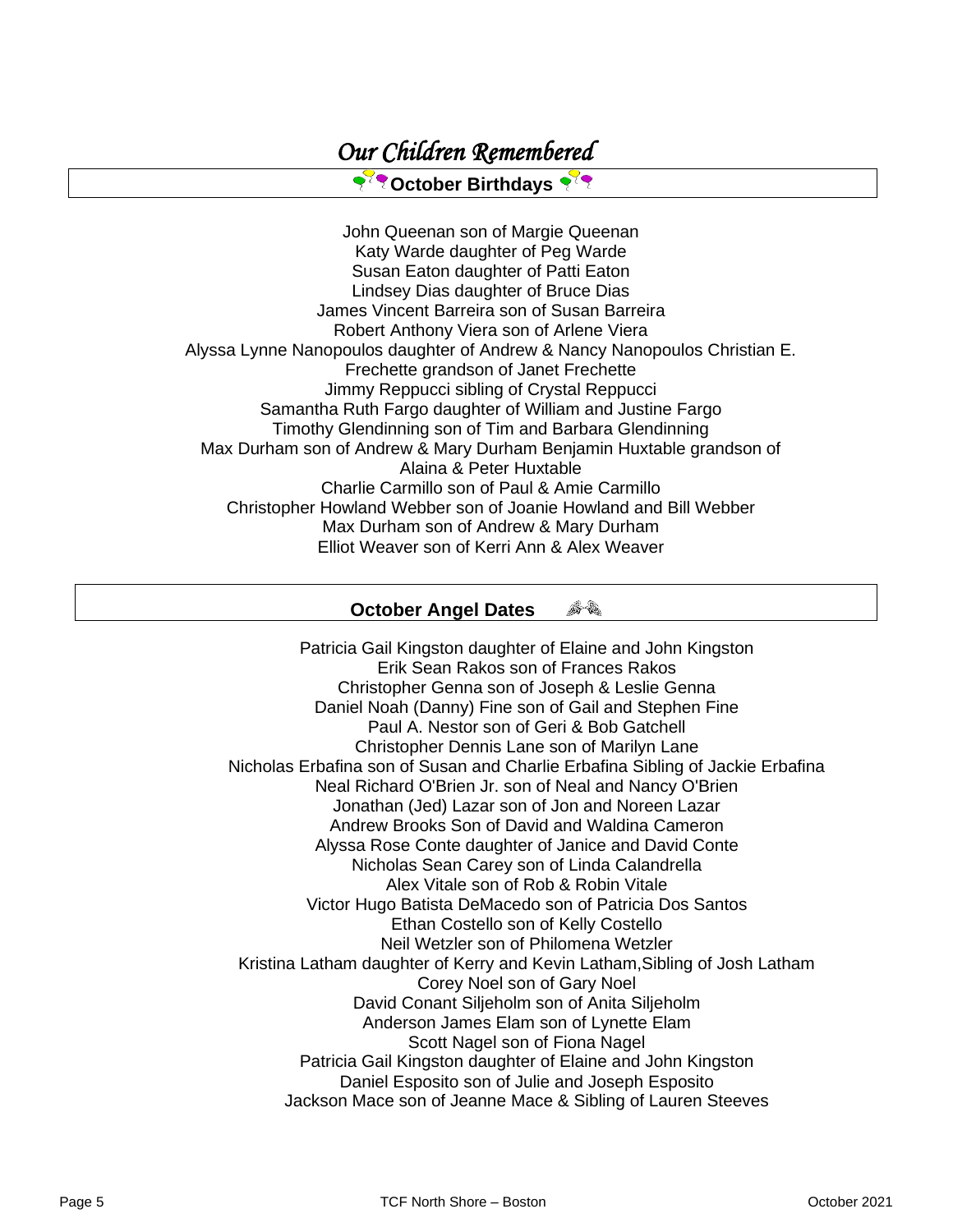As a regular feature, the newsletter is used to acknowledge the Birthdays and Anniversaries of the death of our children/siblings at the request of parents/siblings. Permission must be given for us to print your child's name. For privacy reasons we do not print dates. You only need to give permission once and we will keep it on record.

| Childs Name: | <b>Birth Date:</b> | Anael I<br>Date |
|--------------|--------------------|-----------------|
|              |                    |                 |

Parents: **Example 20** 

**Send to**: David Paul 48 Castle View Dr, Gloucester, MA 01930

**Note:** If your child's information is missing or not correct please send the correct data to be posted in the next edition to: [tcfnoshorenews@gmail.com](mailto:tcfnoshorenews@gmail.com)

|                  | Our telephone friends are here to help you if you feel the need to connect<br>with someone outside of our usual meeting night. We are not<br>professionals - we are all bereaved parents seeking to find a way<br>through our grief.<br>Please be considerate in the timing of your calls to these volunteers. |              |
|------------------|----------------------------------------------------------------------------------------------------------------------------------------------------------------------------------------------------------------------------------------------------------------------------------------------------------------|--------------|
| <b>Beverly</b>   | Carmen Pope, son, 3 days, anencephaly; son, 11, boating accident                                                                                                                                                                                                                                               | 978-998-4087 |
| <b>Billerica</b> | Jeff Moore, son, 17, moped accident                                                                                                                                                                                                                                                                            | 978-663-8539 |
| Gloucester       | Melinda & David Paul, daughter, 20, sudden cardiac arrest                                                                                                                                                                                                                                                      | 978-771-6345 |
| Haverhill        | Crystal Chambers, sibling, 28, cause unknown                                                                                                                                                                                                                                                                   | 508-523-2810 |
| North Andover    | Catherine Olson, daughter, 27, pedestrian accident                                                                                                                                                                                                                                                             | 978-681-8341 |
| Salem, NH        | Regan Burke, son, 8, pneumonia/cardiac arrest                                                                                                                                                                                                                                                                  | 603-264-9391 |
| Winchester       | Reenie McCormack, son, 20, drowning                                                                                                                                                                                                                                                                            | 781-729-1878 |
| Woburn           | Nancy Whipple, son, 22 months, cancer                                                                                                                                                                                                                                                                          | 781-938-5840 |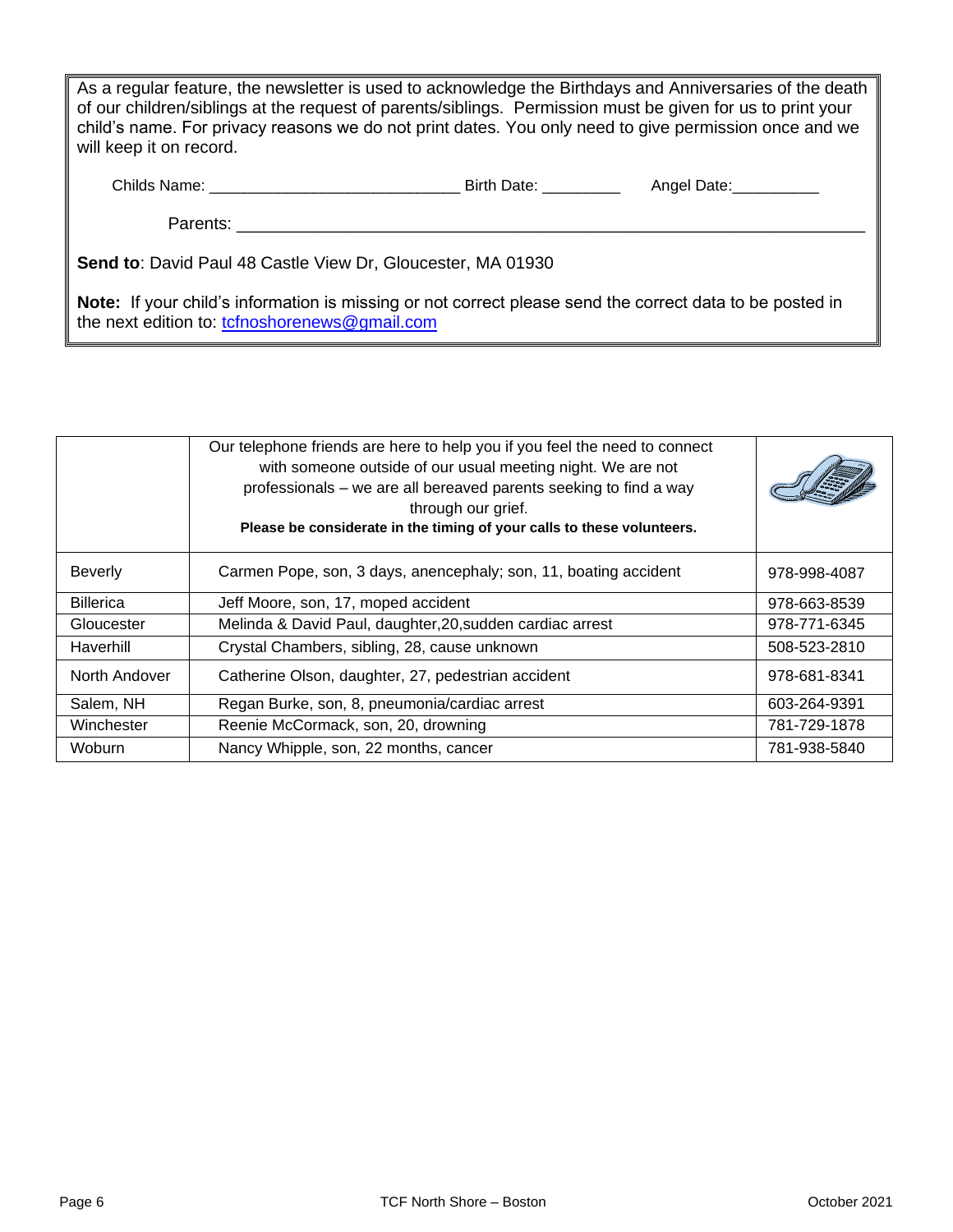



Love and Miss you so much Renee!! I am watching for you!



*This section is reserved for personal messages in memory of our children, grandchildren, and siblings. Donations received help to cover the operating costs of the chapter; monthly meetings, refreshments, newsletter mailing, etc. While not expected, any donations are always appreciated.*

### *Thank you to all who continue to leave donations in the box at every meeting*

Love Notes are a way to share a message in memory of your child/grandchild/sibling. Donations received with Love notes help with the cost of publication of this newsletter.

Please send your Love Notes with donation by mail to

**Bob Boulanger, 42 Chatham Rd. Billerica, MA 01821**, or give them to the leader at the monthly meetings. Please use the form below to assure notes are posted exactly as you want them. Love Notes for the next newsletter must be received by the **15th of the previous month.** 

Love Gifts for future dates may be sent at any time; month to be published:

**Love Gift from the contract of the contract of the contract of the contract of the contract of the contract of the contract of the contract of the contract of the contract of the contract of the contract of the contract o** 

**Message: \_\_\_\_\_\_\_\_\_\_\_\_\_\_\_\_\_\_\_\_\_\_\_\_\_\_\_\_\_\_\_\_\_\_\_\_\_\_\_\_\_\_\_\_\_\_\_\_\_\_\_\_\_\_\_\_\_\_\_\_\_\_\_\_\_\_\_\_\_\_\_\_\_\_\_\_\_\_\_\_\_\_\_\_\_\_\_\_\_**

 **\_\_\_\_\_\_\_\_\_\_\_\_\_\_\_\_\_\_\_\_\_\_\_\_\_\_\_\_\_\_\_\_\_\_\_\_\_\_\_\_\_\_\_\_\_\_\_\_\_\_\_\_\_\_\_\_\_\_\_\_\_\_\_\_\_\_\_\_\_\_\_\_\_\_\_\_\_\_\_\_\_\_\_\_\_\_\_\_\_\_**